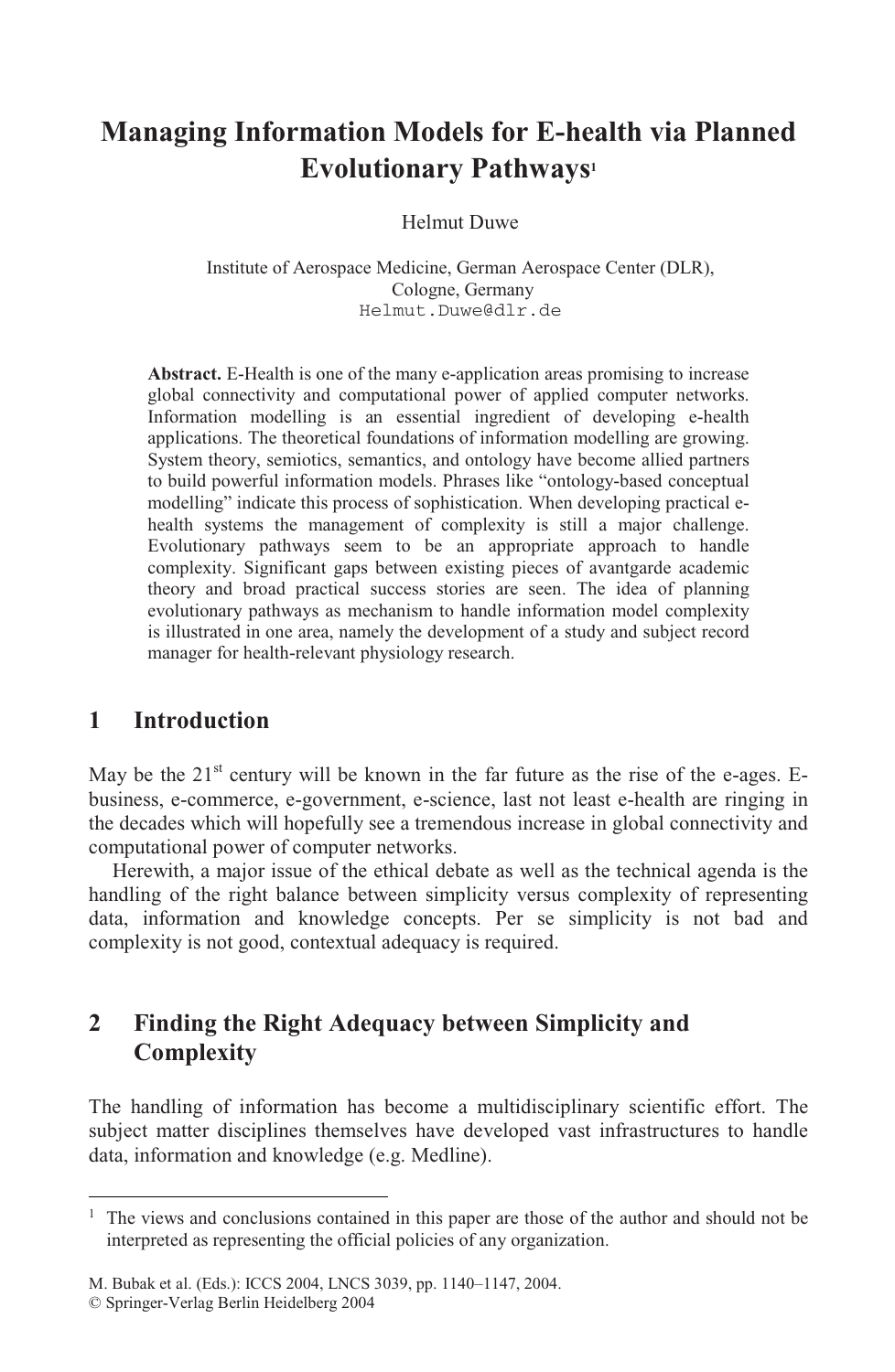The following examples shall illustrate that existing approaches, useful as building blocks for e-health information models, indicate the need for paving the roads and bridges in-between.

A simple, but effective, mechanism to handle data for clinical trials has been set up by the CDISC (Clinical Data Interchange Standards Consortium) group. In the CDISC Operation Data Model  $(ODM)^2$  the actual clinical data are handled as attribute-value pairs, as such a trivial technical approach.

The general approach behind this is called EAV (Entity-Attribute-Value) concept. It holds to a large extend the subject matter complexity within the data content and operates on the metadata level mainly with the very generic concepts of entity, attribute and value. It has been shown [see Brand et al] how this content internal complexity can be unfolded in Clinical Trial Data Management Systems, which are technically based on relational databases.

The unfolding of structural representations from internally complex data content to managed information objects with adequate metadata functionality is not only an issue of reliable "older" technologies like relation database systems, but also of object-oriented approaches. It is proven technique to avoid the explosion of classes via generic classes and attributes. Attributes work here as containers for typed content. The making of typologies is shifted in this case from a class typology (with explicit metadata entities) to the content structure (with more or less known internal metadata).

The examples to illustrate the potential and the handling difficulty with complex information and information models are taken from the LOINC (Logical Observation Identifier Name and Codes) and the openEHR (open Electronic Healthcare Record) project.3

The LOINC standardisation efforts of laboratory and clinical observations take care to find systematic names as universal identifiers. A LOINC long name has 6 parts: the component (analyte), the property measured, a time aspect, the sample type, the scale type, and where relevant the method used. A variant of an oral glucose tolerance test is written for example as GLUCOSE^1H POST 100 G GLUCOSE PO. 4 The precision of the naming needed can drive the appearance of the names towards what the creators of LOINC call themselves "awkward". Nevertheless, LOINC is not only a terminology listing, it is a very important starting point for more elaborated information models of all the identified and hence listed concepts.

The actors behind the openEHR (open Electronic Health Record) initiative have accumulated a rich documentation of information models, suitable to play a vital role in developing advanced healthcare record systems. Only one valuable central aspect should be mentioned here, namely the undertaking to clarify such an abstract concept as "data structure". The "Data Structures Reference Model" of openEHR contains sophisticated representations of a complex "structure" concept. Fundamental kinds of

j

<sup>&</sup>lt;sup>2</sup> After all, the CDISC standards have their strength through the stringent way they require the explicit documentation of the metadata and by the richness in which they have captured the subject matter semantics of clinical trials.

<sup>&</sup>lt;sup>3</sup> Further examples could have been taken from HL7 V3 RIM (Health Level 7, Version 3, Reference Information Model), due to size limitation of this paper this was not possible.

<sup>4</sup> H for hour, G for gramme, PO for *per ora*.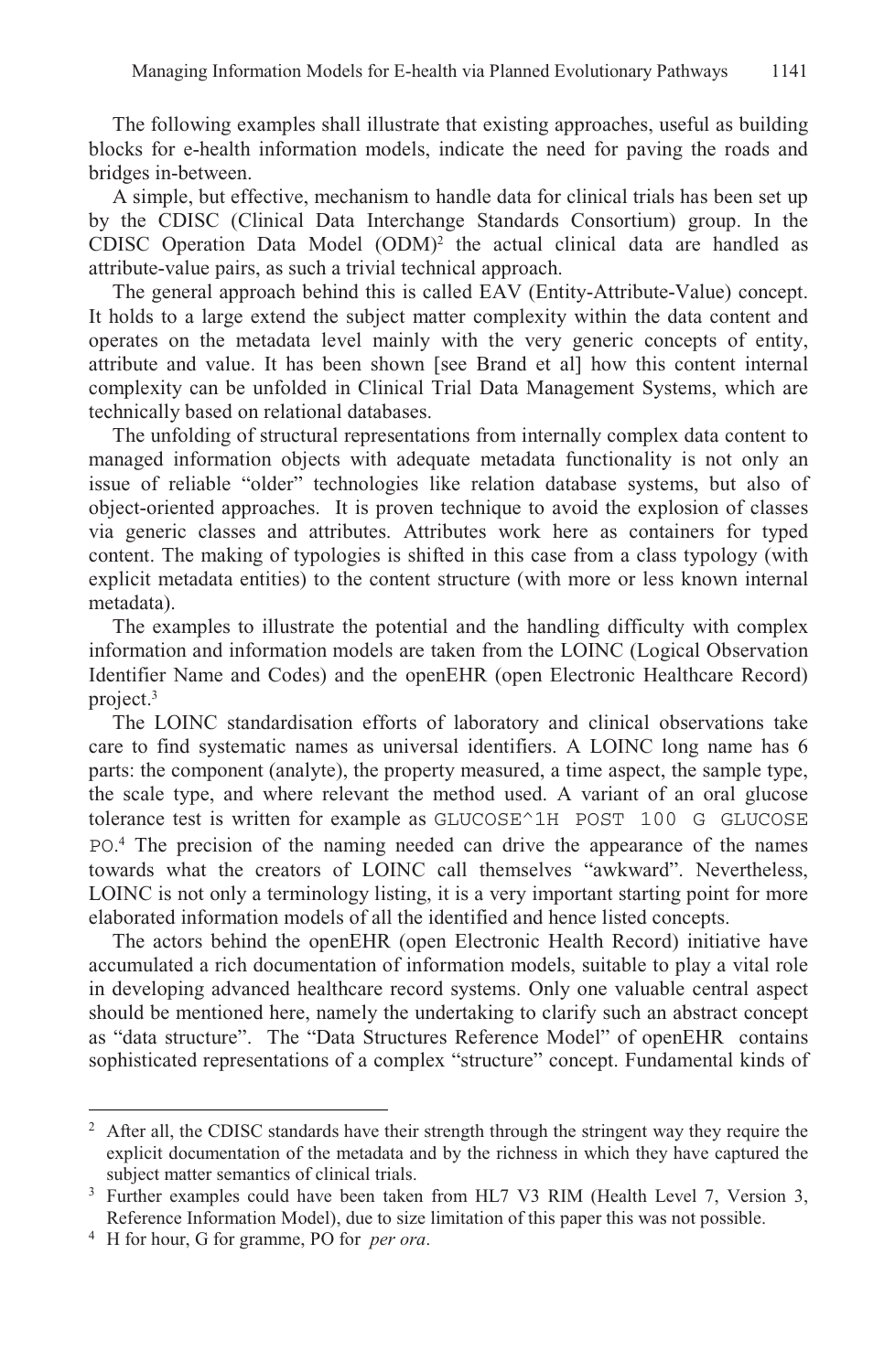structure are identified, for example "single (values)"5 (singularity), "list", "table", "tree" and temporal ones like "history", "event", and more. Further concepts like treetables and table-trees are thinkable and already implemented here and there. The challenge comes with the linking of complex subject matter issues and data structures.

# **3 Some Fundamentals of Modelling Theory Exploited for E-health**

It is stated here that system theory and semiotics shall not be underestimated when working in the field of information modelling [see Duwe et al].

Here, only the triadic sign relationship as core concept of semiotics shall be given as absolute basics. In the triadic sign relationship the nature of language is seen as a triangle of the reality object (thing), the representing sign or symbol (ink on paper or signs on a computer display), and the mental process of having a concrete thought based on sensory inputs (interpretant). The mapping of concepts into this triangle is still a major scientific challenge. For example, what is about the reality aspect of "visions" which bear "reality" years later ? What is about brain processes without sensory input from a reality source like it happens with synaestesia.

Within the scope of these considerations it is only important to keep all three corners of the triadic sign relationship in mind, when a term and concept is discussed.

### **The Renovated<sup>6</sup> Alliance Partners**

l

An improved modelling theory for e-health applications should assimilate some of the major advancement made in conceptual modelling, in data semantics and ontologies.

The first cycle of UML (Unified Modelling Language) modelling during system analysis and early system design is basically centred around conceptual modelling. It has to be distinguish from the specification modelling in a second cycle, more or less the late phase of the system design phase of software development.

Handling the vocabulary of a knowledge domain is the key to semantic analysis. The primary issue of data semantics and hence semantic interoperability is the clarification of meaning. When reading the themes of conferences dealing with data semantics the overlap with conceptual modelling and data ontology becomes obvious.

Gruber calls ontologies an "explicit formal specification of a shared conceptualisation". [Gruber, cited after Heese, see Heese]. This illustrates once more the closeness of the term "ontology" and "concept/conceptual modelling", finally showing that (A) conceptual modelling, (B) data semantics and (C) data ontology are highly interwoven. Further topical constructions as for example "foundational ontologies" [see Schneider] represent the peak with regard to catching abstract complexity.

<sup>5</sup> resulting in class names like SINGLE\_S, TREE\_S, TABLE\_S, etc.

<sup>6</sup> This word is used to indicate the picture of "high technology interiors (informatics) in ancient buildings (ontology)".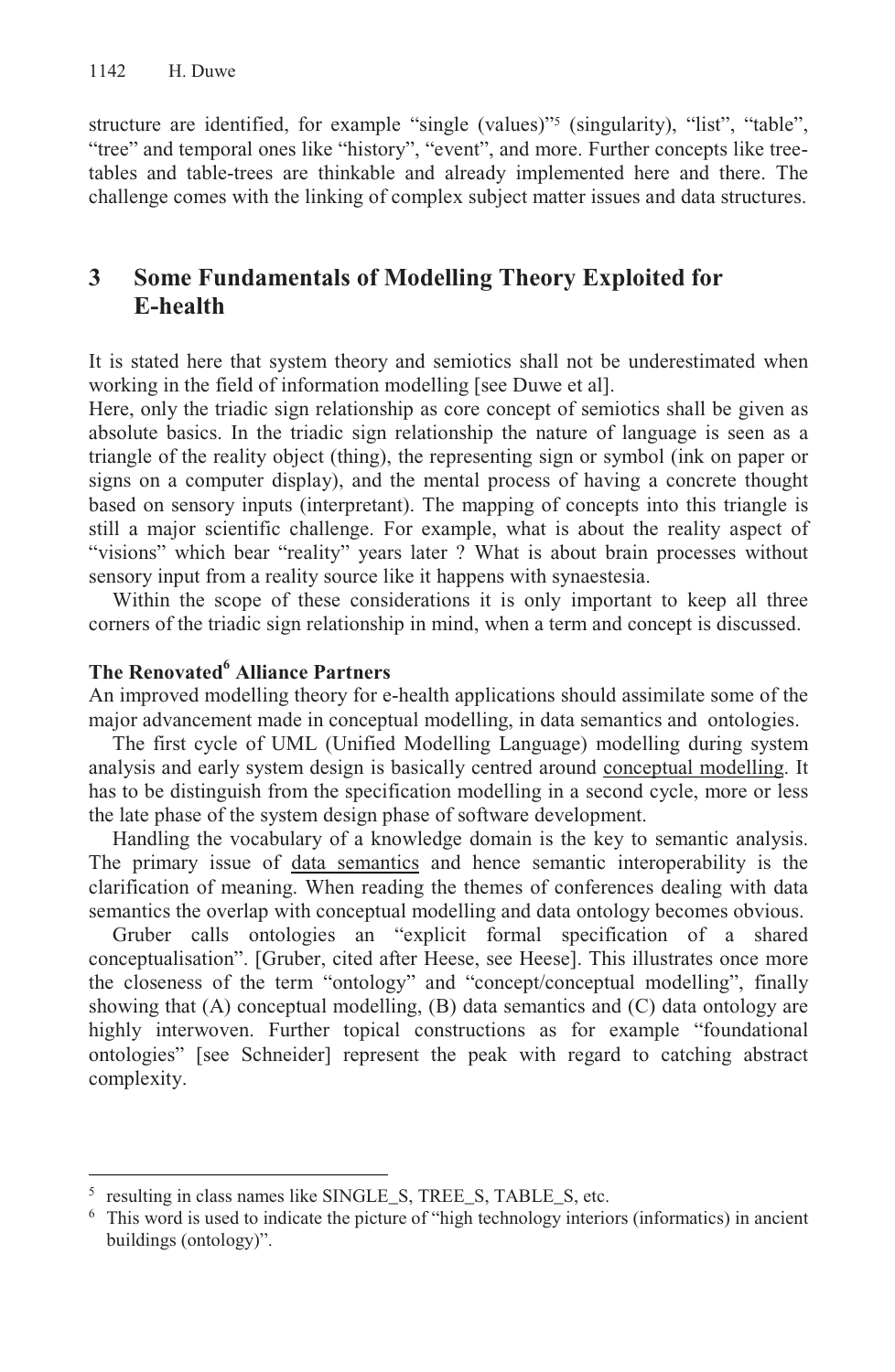#### A Conceptual Modelling B Data semantics C Data ontologies



**Fig. 1.** Relationship between conceptual modelling, data semantics and ontologies

## **4 The Practical World of Information System Development in E-Health**

Abstract modelling theory has to find more intensively its way into the real practical world of developing information systems for e-health.

A variety of textbooks of software engineering deliver good overviews of Software Engineering (SE) process models. The most well known kinds of SE process models are the so-called waterfall model, the V-model, the OO-models, and models with richness regarding model evolution like the incremental, the evolutionary and the spiral model. A model with increasing importance is the so-called Rational Unified Process (RUP) approach. RUP has been basically elaborated by the founding fathers of UML, which have pointed more than once to the importance of iterative and incremental development of software. There is a fruitful influence of these SE process models on each other noticeable. For example, the V-model, itself a highly structured waterfall model with integrated quality assurance, has incorporated incremental extension mechanism.

The health domain is huge. Some tentative figures from medical terminology systems shall give a first impression on the magnitude of complexity. The International Classification of Disease (ICD) contains in its four-level systematics more than 12.000 disease classes; the Medical Subject Heading (MeSH) covers around 20.000 main key words; the Logical Observation Identifier Names and Codes (LOINC) system lists more than 30.000 universal identifiers for laboratory and clinical observations, the Systematized Nomenclature of Medicine (SNOMED) covers a complex set of 200.000 terms, and the Unified Medical Language System (UMLS) project works with more than 600.000 concepts and more than a million terms. The estimation of concepts with relevance for medicine yields figures as high as 50 million.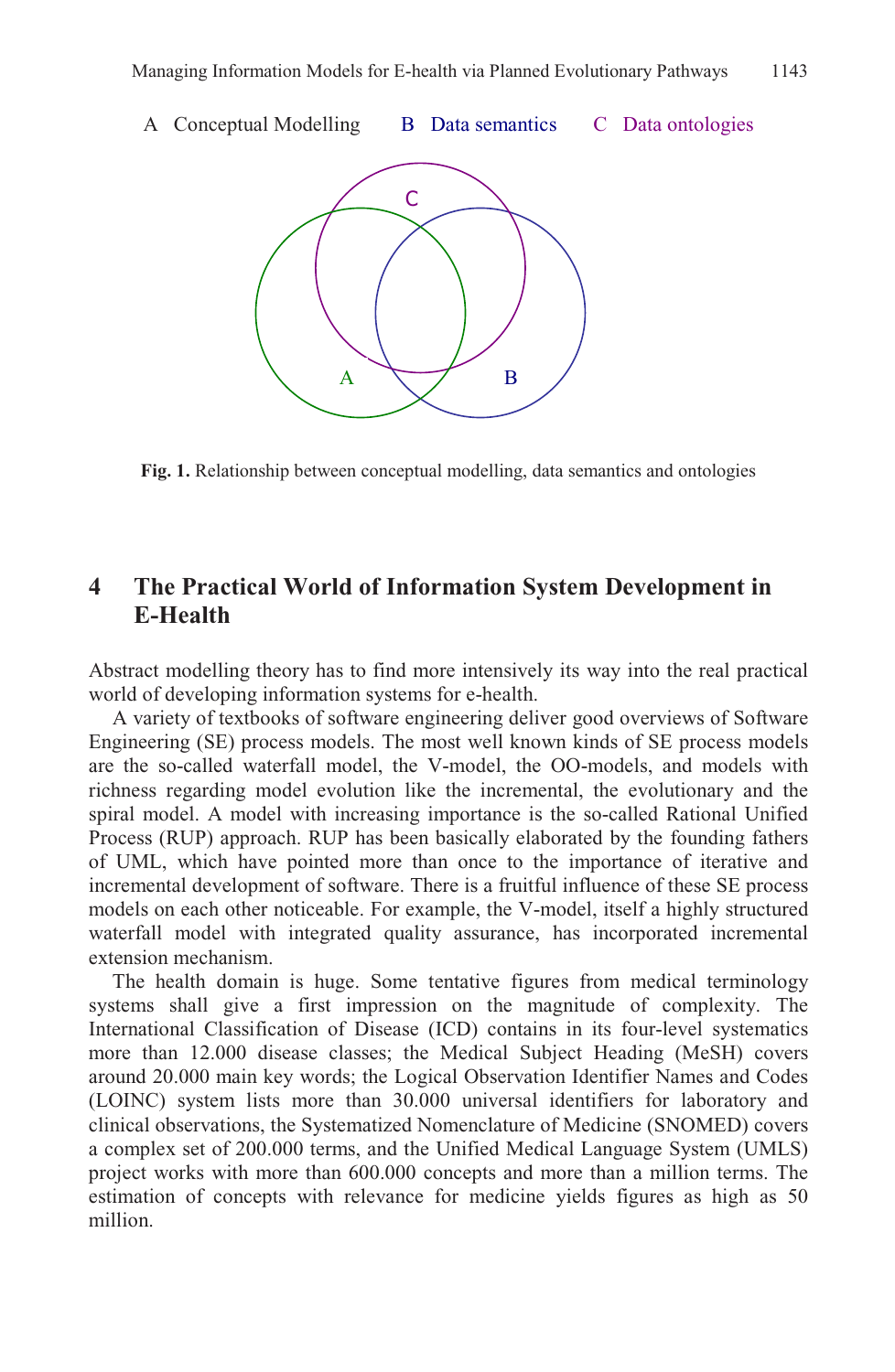-

The Institute of Aerospace Medicine (DLR-IAM) organizes and performs studies in the fields of human physiology, biology and medical technology. Scientific studies vary in the degree of complexity. An individual study is usually carried out by one institution, whereas a multi-centre study is performed by two or more institutions based on a common study protocol. Integrated studies comprise several related individual studies which are conducted by one or several institutions sharing test subjects, staff and resources at one study site. To support a wide range of study types the DLR-IAM is developing together with the Institute of Information processing and Computer supported new Media (IICM) at Technical University of Graz an open Electronic Study Record Manager (openESRM)<sup>7</sup>. The openESRM is based on an open Medicine Telematics Platform. This platform provides comprehensive security mechanisms like authentication, authorization, digital signature.

The Study Protocol Information Model of RCRIM8 was studied as input for an own study protocol information model. Putting all available parts of the RCRIM Protocol Model together indicates a little bit the growing complexity of modelling a subject matter like "Clinical Trials".

Displaying complete information models like RCRIM study information model or the HL7 V3 RIM tends to cover whole walls. Evolutionary extensions of one concept adds a further dimension of complexity to this "wall paper" phenomenon.

According to the idea of evolutionary pathways each identified "element" of such an information model will get a "genealogy vector". For each concept a multigeneration design shall be prepared that marks the way from simple to complex.

The staging shall be briefly illustrated with the OpenESRM concept of "Study", being here (besides "Study Record") the "root concept" (or root class). The prospective genealogy of the concept "Study" starts in the baseline generation with a simple associate construction, more or less a kind of mind mapping exercise.

The second generation has been designed with a data skeleton class, to delegate the basic data set just like it is done with the ProtocolSkeleton class of the RCRIM model. But, the StudySkeleton class is a data type candidate to be used throughout the entire life cycle, for example as super-class for the ProtocolSkeleton too (RCRIM has done the delegation so fare only for the Study Protocol). To reduce redundancy, generic sets of data are extracted and keep available for whatever other concept (class) is interesting to use it.

The third generation introduces the Collection concept as used within the "PlannedStudy" class of the RCRIM Protocol Model. The fourth generation of the Study class is designed as mix of singularity attributes and collection attributes. Furthermore, the problem of modelling "static" and "dynamic" features of a phenomenon is here reflected very intensively.

"Study" had been defined as a specific "process". The Workflow IT community has extensively reflected the term "process". But, a typical definition here just states that processes are chains of activities. The settlement of an adequate model of

<sup>7</sup> The description of the ESRM concepts are based on DLR-IAM internal papers, major contributions to the concepts have been mainly made by Doris Wilke and Erwin Bartels, especially the identification and description of the process activities is taken (with minor deviations) from the work of Doris Wilke.

<sup>&</sup>lt;sup>8</sup> Regulated Clinical Research Information Model, the main player are here the CDISC group, the HL7 group, and FDA (the U.S. Federal Food and Drug Administration)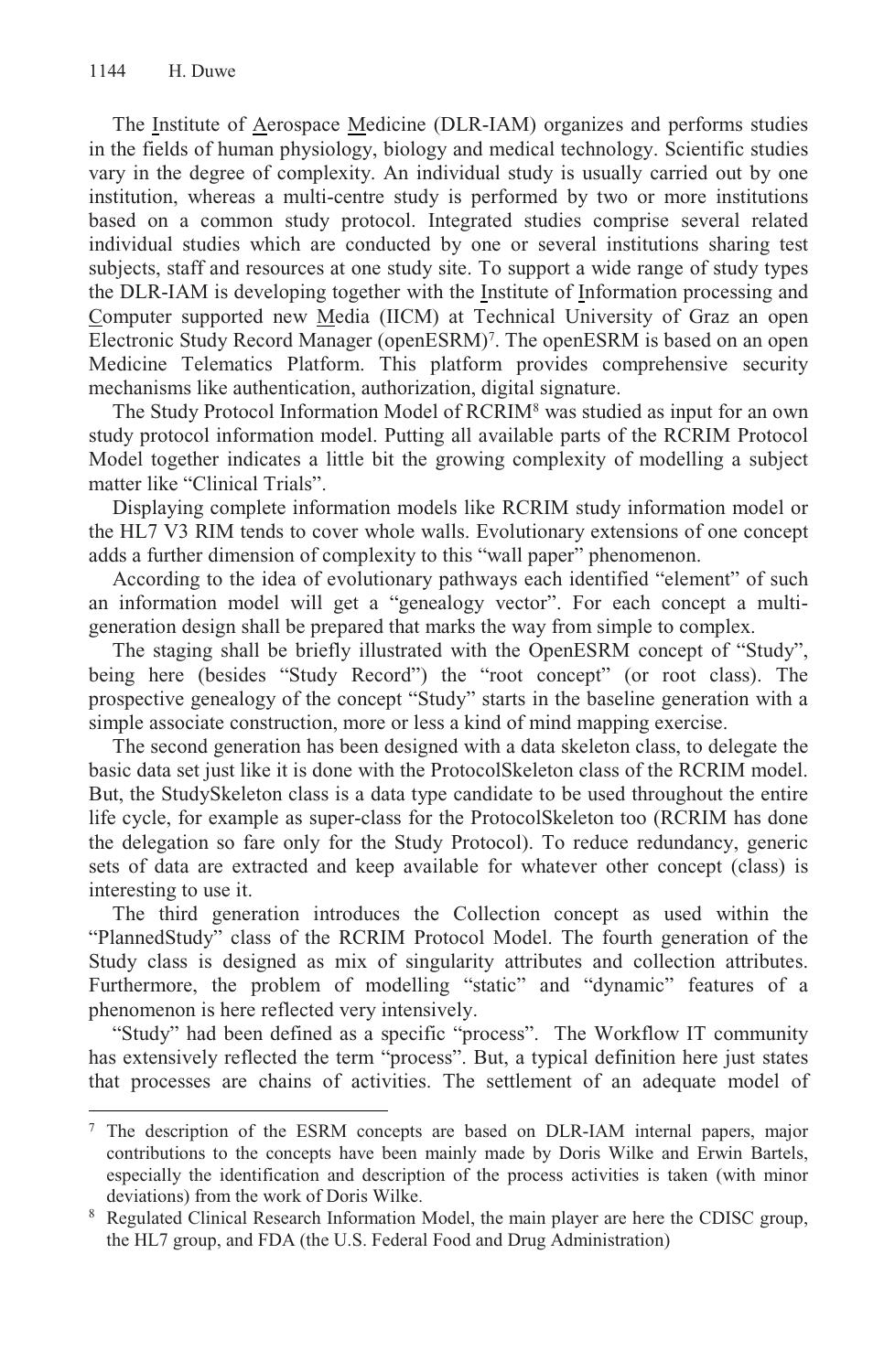"process" is currently tried as part of a "cinematographic concept" of a "dynamic world (segment)". Here, a "process" should be modelled as "series of moving static still images". "Images" are then "situations", or "snapshots of reality" as McCarthy defines situations [see: McCarthy].

The author of this paper intends to elaborate the fifth generation of the "Study" class as illustration of advanced ontological concepts (going in the direction of Luc Schneider and utilizing the work of the new Leipzig Institute of Formal Ontology and Medical Information Science). The fifth generation of the concept "Study" is up to now thus a stage with an uncertain degree of feasibility. Nevertheless, the linking of realizable and experimental stages of an concept implementation is an important issue of technology assessment.

Last not least, the continuity of one and same concept is aligned with the explication of the subject matter, keeping the explication as close as possible to the use to normal natural language and domain language. The technical explication can and must use artificial constructs to remove ambiguity (with formal languages), for example use such term constructs for different aspects of the concept "Study" as StudyStructure (static), StudyProcess, StudyProcessStructure.

### **5 The Methodological Quintessence of Evolutionary Information Modelling**

Already in the early nineties groups like Hahn et al [see Hahn] discussed the problem of concept versioning and concept drift. They proposed tracking methods to follow evolutionary concepts in dynamic settings and favoured an incremental concept buildup [see Klenner 1994, Hahn 1994]. Therefore, features like versioning, incremental development, iterative improvement have not only to be considered as elements of general software engineering, but are also important as explicit technique for conceptual information modelling in applied domains.

It becomes quite obvious that other techniques have to complement the methodological tool set of information modelling. The most important elements shall be an advanced definition approach [see Swartz] and an applied context theory of meaning.

### **6 Outlook**

Linking information modelling of health systems, basic life science and clinical practice to gain evidence based feedback loops should be a scientific subject topic put forward as issue on a e-health road map. Here, questions and answers concerning the need for and affordability of semantic grid computing [see De Roure] for e-health should have their place.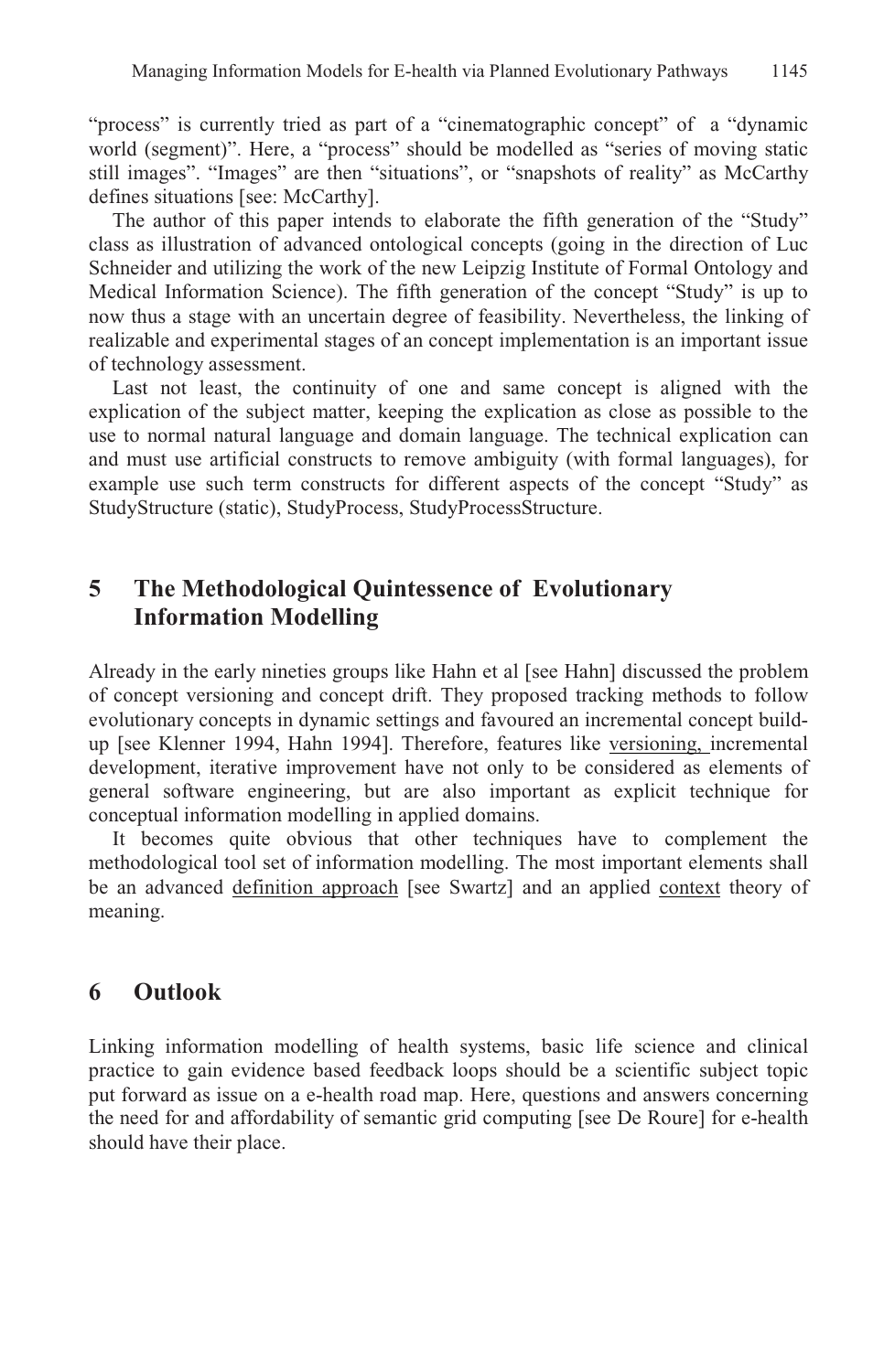

**Fig. 2.** The life cycle of a study and the main activities

To formulate an e-health road map for Common Europe is a science policy topic. An action item on this "road" could be the set up of a Model Library of European Generic Health System Components. Building an e-health system with a global generic backbone and integrating national as well as cultural variations is a global task to be put forward to gain benefits for all (e-health for all). After all, numerous groups around the globe may contribute to the effort that some day several millions of specific and inter-related health concepts will be available as computer-based reusable model modules.

**Acknowledgement.** The author thanks Andrea Nitsche for critical-constructive proofreading.